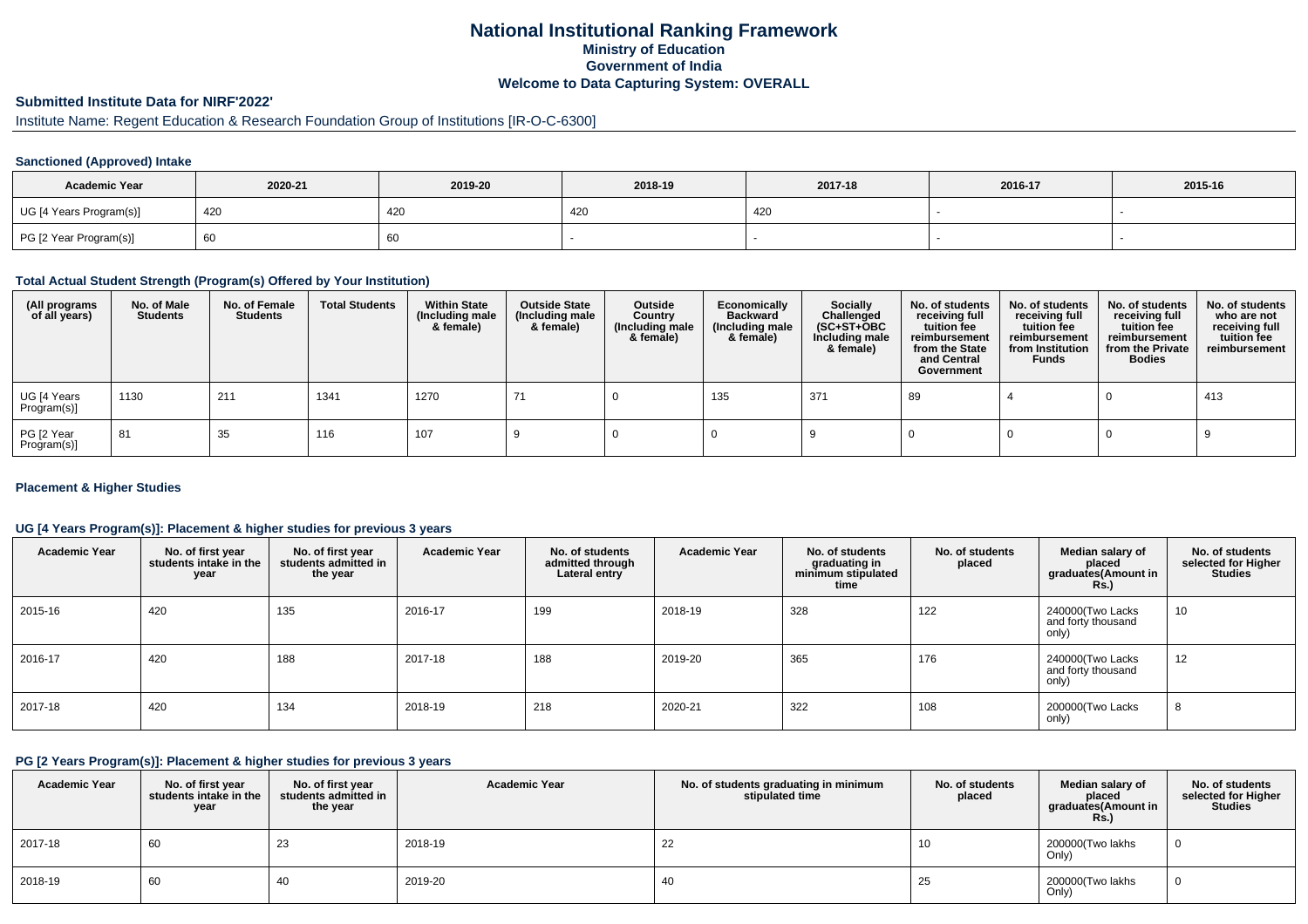| 2019-20 | ັບປ |  | 2020-21 |  |  | 200000(Two lakhs<br>$\sim$ $\sim$ $\sim$ $\sim$ $\sim$ $\sim$<br>Only) | - 0 |
|---------|-----|--|---------|--|--|------------------------------------------------------------------------|-----|
|---------|-----|--|---------|--|--|------------------------------------------------------------------------|-----|

### **Ph.D Student Details**

| Ph.D (Student pursuing doctoral program till 2020-21 Students admitted in the academic year 2020-21 should not be entered here.) |                                                                                                                                  |                       |          |  |  |  |
|----------------------------------------------------------------------------------------------------------------------------------|----------------------------------------------------------------------------------------------------------------------------------|-----------------------|----------|--|--|--|
|                                                                                                                                  |                                                                                                                                  | <b>Total Students</b> |          |  |  |  |
| Full Time                                                                                                                        |                                                                                                                                  |                       |          |  |  |  |
| Part Time                                                                                                                        |                                                                                                                                  |                       |          |  |  |  |
|                                                                                                                                  | No. of Ph.D students graduated (including Integrated Ph.D)                                                                       |                       |          |  |  |  |
|                                                                                                                                  | 2020-21                                                                                                                          | 2019-20<br>2018-19    |          |  |  |  |
| Full Time                                                                                                                        |                                                                                                                                  |                       |          |  |  |  |
| Part Time                                                                                                                        |                                                                                                                                  |                       | $\Omega$ |  |  |  |
|                                                                                                                                  | PG (Student pursuing MD/MS/DNB program till 2020-21 Students admitted in the academic year 2021 - 22 should not be entered here) |                       |          |  |  |  |
|                                                                                                                                  | Number of students pursuing PG (MD/MS/DNB) program                                                                               |                       | $\bf{0}$ |  |  |  |
| No. of students Graduating in PG (MD/MS/DNB) program                                                                             |                                                                                                                                  |                       |          |  |  |  |
| 2020-21                                                                                                                          | 2019-20                                                                                                                          | 2018-19               |          |  |  |  |
| -0                                                                                                                               | 0                                                                                                                                | O                     |          |  |  |  |

### **Online Education**

| . Does all programs/courses were completed on time.                                                         |    | Yes                                                                                                                                                                                                                                                                                                                                                                                                                                                                                                                                                                                                                                                                                                                                                                                                                                                                                                                                                                                                                                                                                                                                                                                                                                                                                                                                                                                                                                                                                                                                                                                                                                                                                                                                                                                                                                                                                                                                                                                                                                                                                                                                                                                                                                                                                                                                                                                                                                                                                                                                                                                                                                                                                                                                                                                                                                                                                                                                                                                           |                                                                                                                                                                                                                                                                      |  |  |
|-------------------------------------------------------------------------------------------------------------|----|-----------------------------------------------------------------------------------------------------------------------------------------------------------------------------------------------------------------------------------------------------------------------------------------------------------------------------------------------------------------------------------------------------------------------------------------------------------------------------------------------------------------------------------------------------------------------------------------------------------------------------------------------------------------------------------------------------------------------------------------------------------------------------------------------------------------------------------------------------------------------------------------------------------------------------------------------------------------------------------------------------------------------------------------------------------------------------------------------------------------------------------------------------------------------------------------------------------------------------------------------------------------------------------------------------------------------------------------------------------------------------------------------------------------------------------------------------------------------------------------------------------------------------------------------------------------------------------------------------------------------------------------------------------------------------------------------------------------------------------------------------------------------------------------------------------------------------------------------------------------------------------------------------------------------------------------------------------------------------------------------------------------------------------------------------------------------------------------------------------------------------------------------------------------------------------------------------------------------------------------------------------------------------------------------------------------------------------------------------------------------------------------------------------------------------------------------------------------------------------------------------------------------------------------------------------------------------------------------------------------------------------------------------------------------------------------------------------------------------------------------------------------------------------------------------------------------------------------------------------------------------------------------------------------------------------------------------------------------------------------------|----------------------------------------------------------------------------------------------------------------------------------------------------------------------------------------------------------------------------------------------------------------------|--|--|
| 2. Measures taken to complete the syllabus of courses and programs.                                         |    | All the programmes taught in the college are affiliated to Maulana Abul Kalam Azad University of Technology and hence, all<br>departments are required to implement the syllabus prescribed by the University . The Timetable Committee headed by the<br>Principal and a senior Faculty Member draws up a detailed timetable which efficiently deploys the units of time for academic and<br>co-curricular purposes as for example, theory, practical, tutorial, ICT, life-skill ,value education and add-on classes thereby<br>ensuring a balance between the different types of engagement a student is expected to participate in. The departments strive for<br>effective curriculum delivery through a combination of time-tested and innovative methods: beginning with an entry-point<br>assessment of the student's aptitude and expectations relating to the course; and proceeding according to a set of teaching plans<br>based on an academic calendar detailed enough to cover the available timeframe, yet flexible enough to permit changes. The<br>teaching plans consist of detailed apportionment of the syllabus among all the faculties of a particular department. The<br>apportioning is done democratically through discussion and deliberations among faculties in departmental meetings. Faculty<br>formal evaluative processes, but students are encouraged to meet faculty beyond classroom hours for doubt-clearing and<br>curricular discussions. Extra hours are devoted to taking remedial classes after completion of internal examinations to bolster<br>students' preparedness before University examinations. Periodic meetings of IQAC take stock of the progress of teaching<br>learning, among other things and meetings of the Department with Principal and parent-teacher meetings are other forums where<br>progress of the delivery of curriculum are regularly monitored and necessary course corrections are initiated. Since the institution<br>into various intricate aspects of their syllabus, much attention is paid to experiential learning. Due to the Covid -19, when this<br>entire teaching learning is restricted to the online mode, we have encouraged students to enroll in the MOOCS organized by<br>MHRD. Our students have enrolled in a number of NPTEL courses and completed the same with remarkable grades. . The<br>college is well equipped with smart class rooms, virtual class rooms, audio-visual and other ICT facilities which are extensively<br>used by teachers in day to day teaching and we are also giving real time Live streaming classes and also creating a repository<br>to make delivery of the curriculum easy and accessible to the students. Interactive teaching is promoted through students'<br>participation in group discussions, quizzes and seminars. Special lectures delivered by eminent scholars on topics related to the<br>curriculum further intensify students' learning experience. | members take utmost care to complete the syllabus in time. Tutorials/projects, class tests and internal assessments comprise the<br>specializes Engineering and as the whole human society is the laboratory in which students can observe, analyze and gain insight |  |  |
| 3. The period of delay in completion of syllabus (in months).                                               |    |                                                                                                                                                                                                                                                                                                                                                                                                                                                                                                                                                                                                                                                                                                                                                                                                                                                                                                                                                                                                                                                                                                                                                                                                                                                                                                                                                                                                                                                                                                                                                                                                                                                                                                                                                                                                                                                                                                                                                                                                                                                                                                                                                                                                                                                                                                                                                                                                                                                                                                                                                                                                                                                                                                                                                                                                                                                                                                                                                                                               |                                                                                                                                                                                                                                                                      |  |  |
| 4. The period of delay in conducting exams (in months).                                                     |    |                                                                                                                                                                                                                                                                                                                                                                                                                                                                                                                                                                                                                                                                                                                                                                                                                                                                                                                                                                                                                                                                                                                                                                                                                                                                                                                                                                                                                                                                                                                                                                                                                                                                                                                                                                                                                                                                                                                                                                                                                                                                                                                                                                                                                                                                                                                                                                                                                                                                                                                                                                                                                                                                                                                                                                                                                                                                                                                                                                                               |                                                                                                                                                                                                                                                                      |  |  |
| <b>Portal Name</b><br>No. of students offered online courses which have credit<br>transferred to transcript |    | Total no, of online courses which have credit transferred<br>to the transcript                                                                                                                                                                                                                                                                                                                                                                                                                                                                                                                                                                                                                                                                                                                                                                                                                                                                                                                                                                                                                                                                                                                                                                                                                                                                                                                                                                                                                                                                                                                                                                                                                                                                                                                                                                                                                                                                                                                                                                                                                                                                                                                                                                                                                                                                                                                                                                                                                                                                                                                                                                                                                                                                                                                                                                                                                                                                                                                | Total no. of credits transferred to transcript                                                                                                                                                                                                                       |  |  |
| Swayam                                                                                                      | 35 |                                                                                                                                                                                                                                                                                                                                                                                                                                                                                                                                                                                                                                                                                                                                                                                                                                                                                                                                                                                                                                                                                                                                                                                                                                                                                                                                                                                                                                                                                                                                                                                                                                                                                                                                                                                                                                                                                                                                                                                                                                                                                                                                                                                                                                                                                                                                                                                                                                                                                                                                                                                                                                                                                                                                                                                                                                                                                                                                                                                               | $\Omega$                                                                                                                                                                                                                                                             |  |  |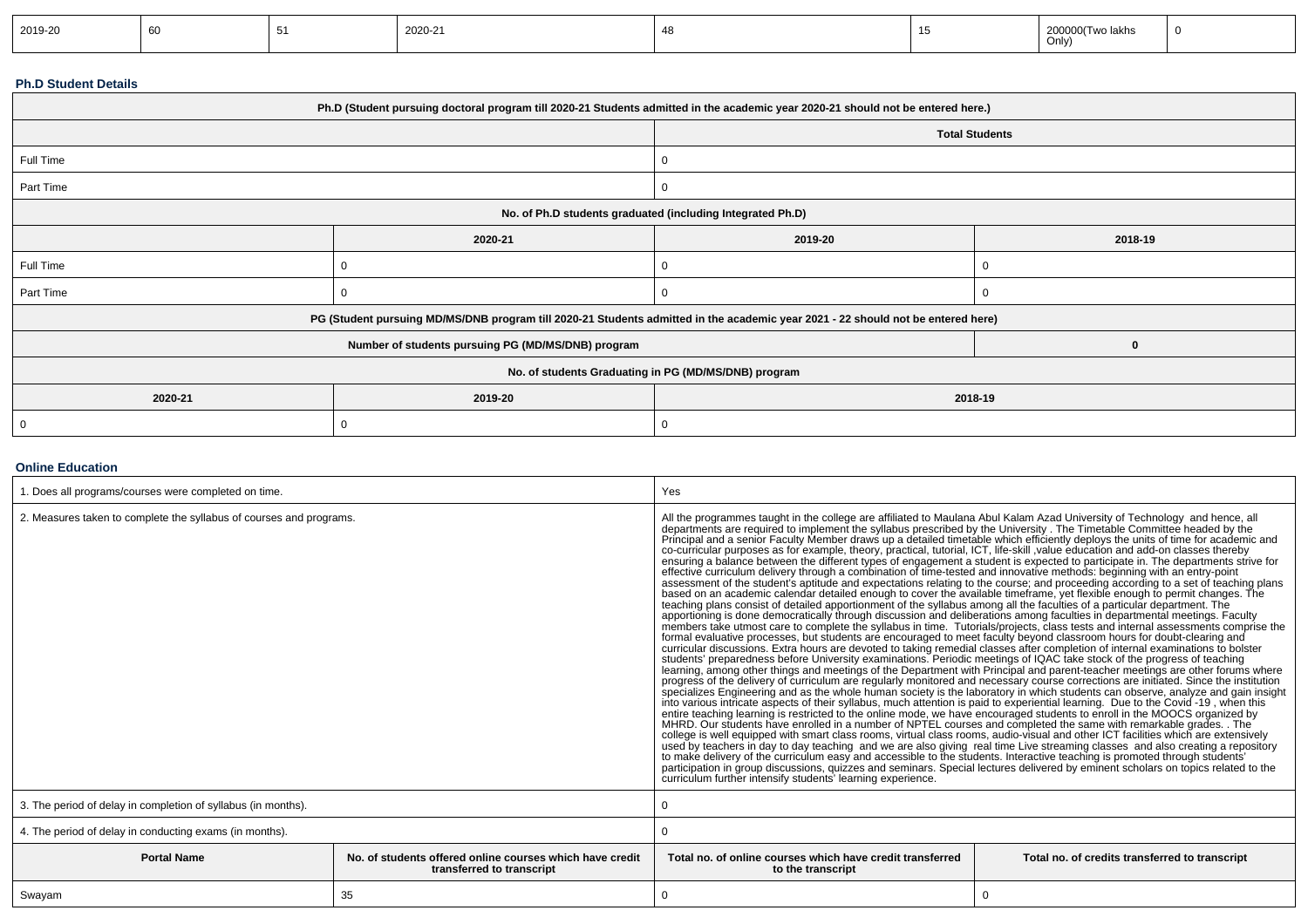y 0

# **Financial Resources: Utilised Amount for the Capital expenditure for previous 3 years**

| Academic Year                                                                                        | 2020-21                                                            | 2019-20                                                               | 2018-19                                                                  |  |  |  |  |
|------------------------------------------------------------------------------------------------------|--------------------------------------------------------------------|-----------------------------------------------------------------------|--------------------------------------------------------------------------|--|--|--|--|
|                                                                                                      | <b>Utilised Amount</b>                                             | <b>Utilised Amount</b>                                                | <b>Utilised Amount</b>                                                   |  |  |  |  |
| Annual Capital Expenditure on Academic Activities and Resources (excluding expenditure on buildings) |                                                                    |                                                                       |                                                                          |  |  |  |  |
| Library                                                                                              | 294030 (Two Lakh Ninety Four Thousand Thirty)                      | 507764 (Five Lakh Seven Thousand Seven Hundred Sixty<br>Four          | 1127761 (Eleven Lakh Twenty Seven Thousand Seven<br>Hundred Sixty One)   |  |  |  |  |
| New Equipment for Laboratories                                                                       | 54340 (Fifty Four Thousand Three Hundred Forty)                    | 0 (Zero)                                                              | 880295 (Eight Lakh Eighty Thousand Two Hundred Ninety Five               |  |  |  |  |
| <b>Engineering Workshops</b>                                                                         | 255653 (Two Lakh Fifty Five Thousand Six Hundred Fifty<br>Three )  | 900263 (Nine Lakh Two Hundred Sixty Three)                            | 1181756 (Eleven Lakh Eighty One Thousand Seven Hundred<br>Fifty Six)     |  |  |  |  |
| Other expenditure on creation of Capital Assets (excluding<br>expenditure on Land and Building)      | 1068171 (Ten Lakh Sixty Eight Thousand One Hundred<br>Seventy One) | 1718486 (Seventeen Lakh Eighteen Thousand Four Hundred<br>Eighty Six) | 1972939 (Nineteen Lakh Seventy Two Thousand Nine<br>Hundred Thirty Nine) |  |  |  |  |

#### **Financial Resources: Utilised Amount for the Operational expenditure for previous 3 years**

| <b>Academic Year</b>                                                                                                                                                                            | 2020-21                                                                              | 2019-20                                                                             | 2018-19                                                                                 |  |  |  |  |
|-------------------------------------------------------------------------------------------------------------------------------------------------------------------------------------------------|--------------------------------------------------------------------------------------|-------------------------------------------------------------------------------------|-----------------------------------------------------------------------------------------|--|--|--|--|
|                                                                                                                                                                                                 | <b>Utilised Amount</b>                                                               | <b>Utilised Amount</b>                                                              | <b>Utilised Amount</b>                                                                  |  |  |  |  |
| <b>Annual Operational Expenditure</b>                                                                                                                                                           |                                                                                      |                                                                                     |                                                                                         |  |  |  |  |
| Salaries (Teaching and Non Teaching staff)                                                                                                                                                      | 33034824 (Three Crore Thirty Lakh Thirty Four Thousand Eight<br>Hundred Twenty Four) | 33044824 (Three Crore Thirty Lakh Forty Four Thousand Eight<br>Hundred Twenty Four) | 33567491 (Three Crore Thirty Five Lakh Sixty Seven<br>Thousand Four Hundred Ninety One) |  |  |  |  |
| Maintenance of Academic Infrastructure or consumables and<br>other running expenditures (excluding maintenance of hostels<br>and allied services, rent of the building, depreciation cost, etc) | 85648664 (Eight Crore Fifty Six Lakh Forty Eight Thousand Six<br>Hundred Sixty Four) | 105252986 (Ten Crore Fifty Two Lakh Fifty Two Thousand<br>Nine Hundred Eighty Six)  | 109470427 (Ten Crore Ninety Four Lakh Seventy Thousand<br>Four Hundred Twenty Seven)    |  |  |  |  |
| Seminars/Conferences/Workshops                                                                                                                                                                  | 0 (Zero)                                                                             | 1520091 (Fifteen Lakh Twenty Thousand Ninety One)                                   | 0 (Zero)                                                                                |  |  |  |  |

### **IPR**

| Calendar year            | 2020 | 2019 | 2018 |
|--------------------------|------|------|------|
| No. of Patents Published |      |      |      |
| No. of Patents Granted   |      |      |      |

## **Sponsored Research Details**

| <b>Financial Year</b>                    | 2020-21 | 2019-20 | 2018-19 |
|------------------------------------------|---------|---------|---------|
| Total no. of Sponsored Projects          |         |         |         |
| Total no. of Funding Agencies            |         |         |         |
| Total Amount Received (Amount in Rupees) |         |         |         |
| Amount Received in Words                 | Zero    | Zero    | Zero    |

### **Consultancy Project Details**

| .re | 2020-21 | 2019-20 | 2018-19 |
|-----|---------|---------|---------|
|-----|---------|---------|---------|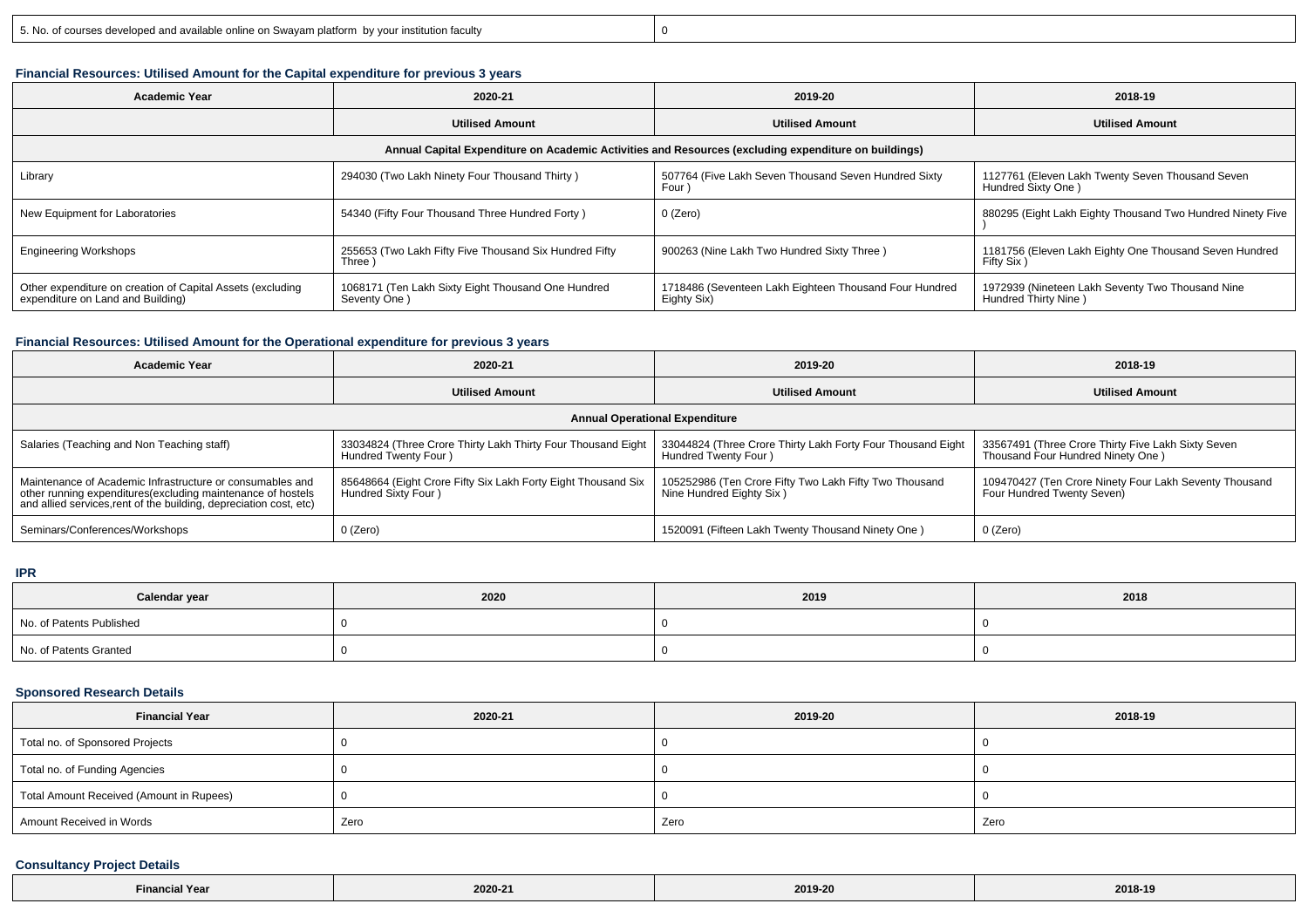| Total no. of Consultancy Projects        |      |      |      |
|------------------------------------------|------|------|------|
| Total no. of Client Organizations        |      |      |      |
| Total Amount Received (Amount in Rupees) |      |      |      |
| Amount Received in Words                 | Zero | Zero | Zero |

## **Executive Development Program/Management Development Programs**

| <b>Financial Year</b>                                                              | 2020-21 | 2019-20 | 2018-19 |
|------------------------------------------------------------------------------------|---------|---------|---------|
| Total no. of Executive Development Programs/ Management<br>Development Programs    |         |         |         |
| Total no. of Participants                                                          |         |         |         |
| Total Annual Earnings (Amount in Rupees)(Excluding Lodging  <br>& Boarding Charges |         |         |         |
| Total Annual Earnings in Words                                                     | Zero    | Zero    | Zero    |

## **PCS Facilities: Facilities of physically challenged students**

| 1. Do your institution buildings have Lifts/Ramps?                                                                                                         | Yes, more than 80% of the buildings |
|------------------------------------------------------------------------------------------------------------------------------------------------------------|-------------------------------------|
| 2. Do your institution have provision for walking aids, including wheelchairs and transportation from one building to another for<br>handicapped students? | Yes                                 |
| 3. Do your institution buildings have specially designed toilets for handicapped students?                                                                 | Yes, less than 40% of the buildings |

## **Accreditation**

#### **NBA Accreditation**

| 1. Does your institute have a valid NBA Accreditation? | <b>NC</b> |
|--------------------------------------------------------|-----------|
|--------------------------------------------------------|-----------|

# **NAAC Accreditation**

| 1. Does your institute have a valid NAAC Accreditation? |            | <b>YES</b> |             |
|---------------------------------------------------------|------------|------------|-------------|
| <b>Valid from</b>                                       | Valid upto |            | <b>CGPA</b> |
| 26-11-2018                                              | 25-11-2018 |            | 2.09        |

## **Faculty Details**

| Srno           | Name                         | Age | Designation                | Gender | Qualification | <b>Experience (In</b><br>Months) | <b>Currently working</b><br>with institution? | <b>Joining Date</b> | <b>Leaving Date</b> | <b>Association type</b> |
|----------------|------------------------------|-----|----------------------------|--------|---------------|----------------------------------|-----------------------------------------------|---------------------|---------------------|-------------------------|
|                | <b>ABHIJIT MONDAL</b>        | 34  | <b>Assistant Professor</b> | Male   | M.Tech        | 10                               | Yes                                           | 21-09-2020          | $- -$               | Regular                 |
| $\overline{2}$ | AKANKSHA SINGH               | 27  | <b>Assistant Professor</b> | Female | M.Tech        |                                  | Yes                                           | 20-01-2021          | $- -$               | Regular                 |
| 3              | AMAL<br>BHATTACHARYYA        | 67  | <b>Assistant Professor</b> | Male   | M.Tech        | 114                              | Yes                                           | 10-01-2012          | $- -$               | Regular                 |
| 4              | AMARTYA GHOSH                | 38  | <b>Assistant Professor</b> | Male   | M.Tech        | 114                              | Yes                                           | 27-01-2012          | $- -$               | Regular                 |
| 5              | AMRITA<br><b>CHAKRABORTY</b> | 35  | <b>Assistant Professor</b> | Female | M.A           | 137                              | Yes                                           | 09-02-2010          | $- -$               | Regular                 |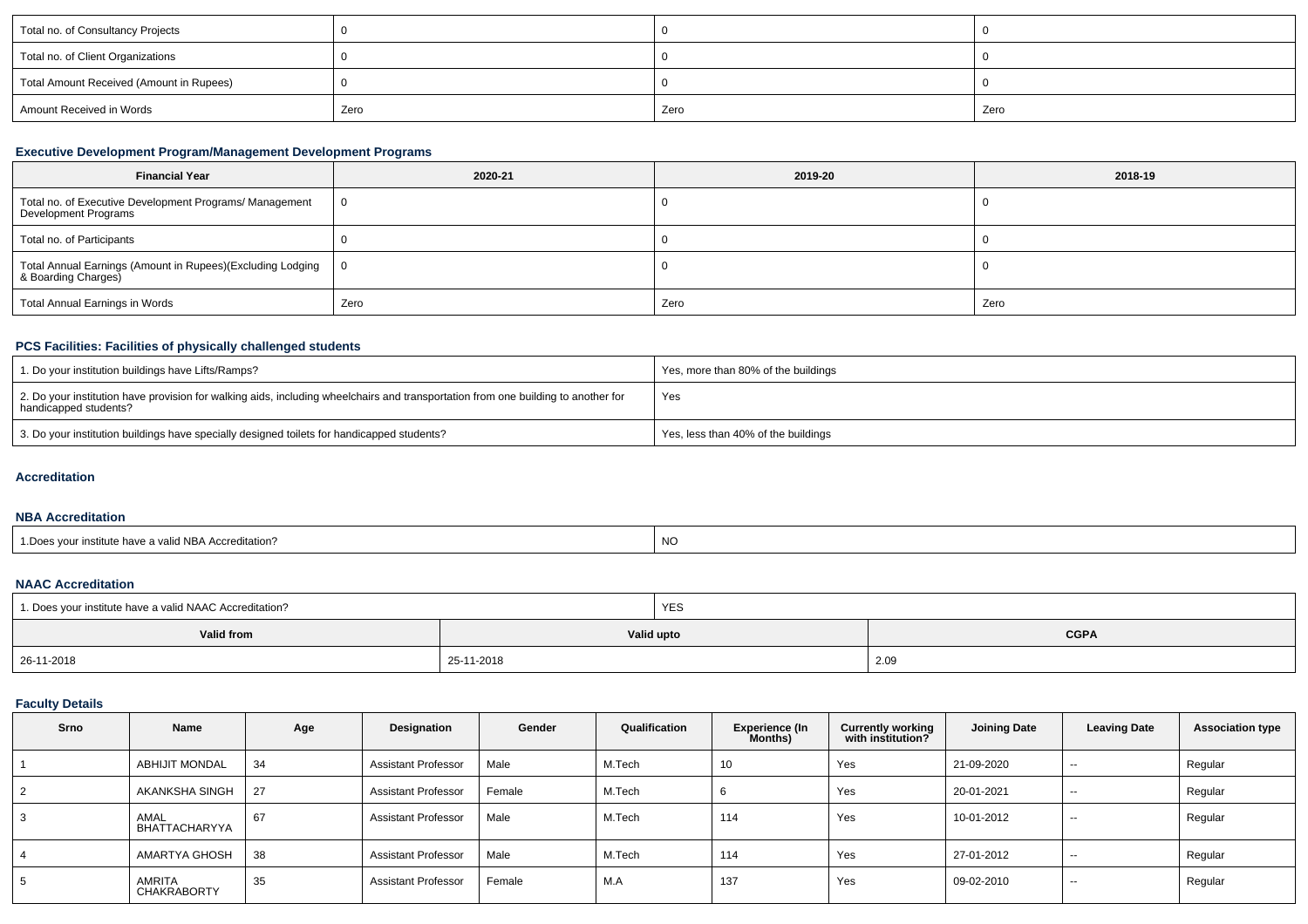| 6              | <b>ANAMIKA BASU</b>                     | 35 | <b>Assistant Professor</b> | Female | M.A        | 119             | Yes | 06-08-2011 | $\overline{\phantom{a}}$ | Regular |
|----------------|-----------------------------------------|----|----------------------------|--------|------------|-----------------|-----|------------|--------------------------|---------|
| $\overline{7}$ | ANIKET<br><b>BHOWMICK</b>               | 28 | <b>Assistant Professor</b> | Male   | M.Tech     | 5               | Yes | 23-02-2021 | $\overline{\phantom{a}}$ | Regular |
| 8              | ANINDA DAS                              | 29 | <b>Assistant Professor</b> | Male   | M.Tech     | 52              | Yes | 01-03-2017 | н.                       | Regular |
| 9              | ANINDITA DAS                            | 34 | <b>Assistant Professor</b> | Female | Ph.D       | 43              | Yes | 04-12-2017 | $\overline{\phantom{a}}$ | Regular |
| 10             | ANKITA<br><b>BHATTACHARJEE</b>          | 30 | <b>Assistant Professor</b> | Female | M.A        | 70              | Yes | 01-09-2015 | --                       | Regular |
| 11             | <b>ANUKUL SIKDER</b>                    | 34 | <b>Assistant Professor</b> | Male   | M.Tech     | 54              | Yes | 08-02-2017 | --                       | Regular |
| 12             | ARABINDA<br>CHAKRABARTI                 | 76 | <b>Assistant Professor</b> | Male   | M.Sc.      | 37              | Yes | 08-06-2018 | --                       | Regular |
| 13             | ARANYA<br><b>MUKHERJEE</b>              | 25 | <b>Assistant Professor</b> | Male   | M.Tech     | 4               | Yes | 16-03-2021 | -−                       | Regular |
| 14             | ARINDITA SAHA                           | 30 | <b>Assistant Professor</b> | Female | Ph.D       | 36              | Yes | 06-07-2018 | --                       | Regular |
| 15             | ARKADEEP<br><b>MONDAL</b>               | 26 | <b>Assistant Professor</b> | Male   | M.Tech     | 4               | Yes | 16-03-2021 | $\overline{\phantom{a}}$ | Regular |
| 16             | ARNAB<br>MAZUMDER                       | 31 | <b>Assistant Professor</b> | Male   | <b>MCA</b> | 46              | Yes | 09-09-2016 | $\overline{\phantom{a}}$ | Regular |
| 17             | ARPAN MANDAL                            | 29 | <b>Assistant Professor</b> | Male   | M.Tech     | 35              | Yes | 01-08-2018 | ⊷.                       | Regular |
| 18             | <b>ARUP MALLICK</b>                     | 45 | <b>Assistant Professor</b> | Male   | M.Tech     | 119             | Yes | 04-08-2011 | $\overline{\phantom{a}}$ | Regular |
| 19             | <b>ASHES RAKSHIT</b>                    | 29 | <b>Assistant Professor</b> | Male   | M.Tech     | 30              | Yes | 26-07-2017 | ⊷.                       | Regular |
| 20             | <b>ASHMITA GUHA</b><br><b>CHOWDHURY</b> | 35 | <b>Assistant Professor</b> | Female | M.Tech     | 101             | Yes | 01-02-2013 | --                       | Regular |
| 21             | <b>ASHOK KUMAR</b><br><b>SHAW</b>       | 42 | <b>Assistant Professor</b> | Male   | Ph.D       | 142             | Yes | 14-09-2009 | --                       | Regular |
| 22             | <b>ASHOK MONDAL</b>                     | 33 | <b>Assistant Professor</b> | Male   | Ph.D       | 17              | Yes | 04-02-2020 | $\overline{\phantom{a}}$ | Regular |
| 23             | ATANU KUMAR<br>DAS                      | 33 | Associate Professor        | Male   | M.Tech     | 102             | Yes | 10-01-2013 | --                       | Regular |
| 24             | <b>AVIK GHOSH</b><br><b>DASTIDAR</b>    | 41 | <b>Assistant Professor</b> | Male   | M.Sc.      | 131             | Yes | 18-08-2010 | --                       | Regular |
| 25             | <b>BANIBRATA PAUL</b>                   | 41 | <b>Assistant Professor</b> | Male   | M.Sc.      | 5               | Yes | 23-02-2021 | --                       | Regular |
| 26             | <b>BHDDHADEB</b><br>MANDAL              | 33 | <b>Assistant Professor</b> | Male   | Ph.D       | 5               | Yes | 23-02-2021 | --                       | Regular |
| 27             | <b>BIDYUT KUMAR</b><br><b>GHOSH</b>     | 35 | <b>Assistant Professor</b> | Male   | M.Tech     | 132             | Yes | 19-07-2010 | -−                       | Regular |
| 28             | <b>BIKRAM SAHA</b>                      | 28 | <b>Assistant Professor</b> | Male   | M.Tech     | $\overline{4}$  | Yes | 16-03-2021 | н.                       | Regular |
| 29             | <b>BISHAL GHOSH</b>                     | 27 | Reader                     | Male   | M.Tech     | $5\phantom{.0}$ | Yes | 23-02-2021 | $\overline{\phantom{a}}$ | Regular |
| 30             | CHIRANJIB<br><b>CHAKRABARTI</b>         | 34 | <b>Assistant Professor</b> | Male   | Ph.D       | 10              | Yes | 15-09-2020 | $\overline{\phantom{a}}$ | Regular |
| 31             | <b>CHIRANJIT ROY</b>                    | 35 | <b>Assistant Professor</b> | Male   | M.Sc.      | 23              | Yes | 07-08-2019 | ш.                       | Regular |
| 32             | <b>DEBARATI GHOSH</b>                   | 28 | <b>Assistant Professor</b> | Female | M.Sc.      | 41              | Yes | 09-02-2018 | ⊶.                       | Regular |
| 33             | DEBTANU PATRA                           | 27 | <b>Assistant Professor</b> | Male   | M.Tech     | 17              | Yes | 01-02-2020 | ⊶.                       | Regular |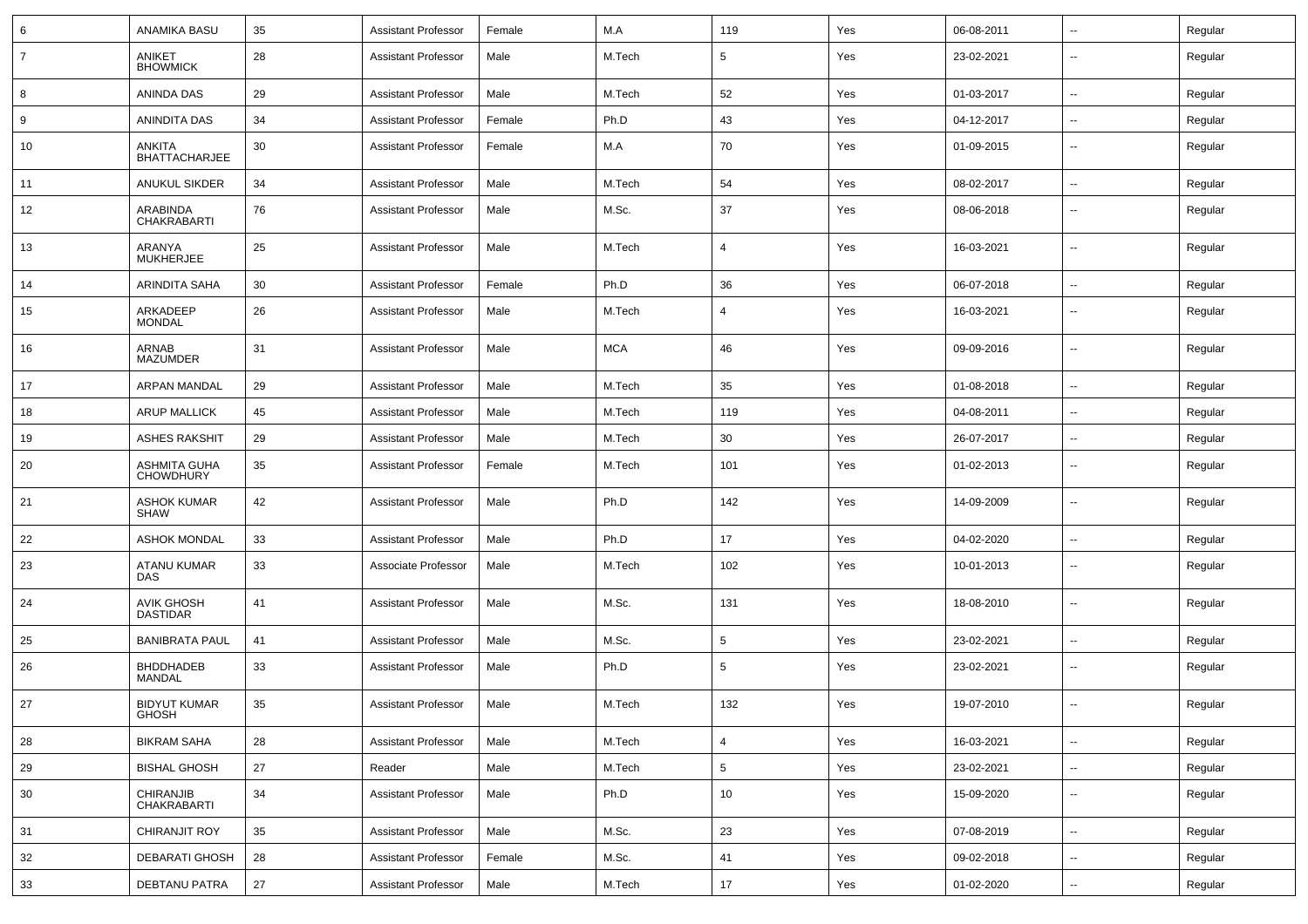| 34 | Dipali Maiti                               | 60 | <b>Assistant Professor</b> | Female | M.A        | 92              | Yes | 12-11-2013 | $\mathbf{u}$             | Regular |
|----|--------------------------------------------|----|----------------------------|--------|------------|-----------------|-----|------------|--------------------------|---------|
| 35 | DIPANJAN DUTTA                             | 30 | <b>Assistant Professor</b> | Male   | M.Tech     | $\overline{4}$  | Yes | 10-03-2021 | $\sim$                   | Regular |
| 36 | DIPANKAR BISWAS                            | 40 | <b>Assistant Professor</b> | Male   | M.Tech     | 126             | Yes | 21-01-2011 |                          | Regular |
| 37 | DIPANKAR DEY<br><b>TARAFDER</b>            | 37 | <b>Assistant Professor</b> | Male   | M.Tech     | 5               | Yes | 23-02-2021 | $\overline{a}$           | Regular |
| 38 | GARGEE<br>CHATTOPADHYAY                    | 25 | <b>Assistant Professor</b> | Male   | M.Sc.      | 5               | Yes | 23-02-2021 | $\mathbf{u}$             | Regular |
| 39 | <b>GOPAL GHOSH</b>                         | 39 | <b>Assistant Professor</b> | Male   | <b>MCA</b> | 84              | Yes | 22-07-2014 | $\overline{a}$           | Regular |
| 40 | <b>GOPAL PAUL</b>                          | 37 | <b>Assistant Professor</b> | Male   | M.Tech     | 126             | Yes | 02-01-2011 | $\overline{\phantom{a}}$ | Regular |
| 41 | <b>GOPI BONDHU</b><br><b>GANGULY</b>       | 35 | <b>Assistant Professor</b> | Male   | M.Tech     | 8               | Yes | 02-11-2020 | --                       | Regular |
| 42 | <b>GUNJAN</b><br><b>MUKHERJEE</b>          | 44 | <b>Assistant Professor</b> | Male   | <b>MCA</b> | 130             | Yes | 10-09-2010 | --                       | Regular |
| 43 | <b>HARI NARAYAN</b><br><b>KHAN</b>         | 36 | <b>Assistant Professor</b> | Male   | M.Tech     | 114             | Yes | 11-01-2012 | --                       | Regular |
| 44 | HIMELI<br><b>CHAKRABARTI</b>               | 38 | <b>Assistant Professor</b> | Female | M.Tech     | 96              | Yes | 01-07-2013 | --                       | Regular |
| 45 | <b>INDRAJIT DAWN</b>                       | 32 | <b>Assistant Professor</b> | Male   | M.Tech     | 8               | Yes | 02-11-2020 |                          | Regular |
| 46 | <b>IPSITA BOSE</b>                         | 25 | <b>Assistant Professor</b> | Female | M.Sc.      | $5\phantom{.0}$ | Yes | 23-02-2021 | $\overline{a}$           | Regular |
| 47 | <b>ISHIKA GHOSH</b>                        | 28 | Assistant Professor        | Female | M.Tech     | 30              | Yes | 25-01-2019 | $\sim$                   | Regular |
| 48 | <b>JAYITA SAMANTA</b>                      | 46 | <b>Assistant Professor</b> | Female | M.Sc.      | 17              | Yes | 04-02-2020 | --                       | Regular |
| 49 | KAJARI<br>MUKHERJEE<br><b>BHATTACHARYA</b> | 30 | Assistant Professor        | Female | M.Tech     | 5               | Yes | 23-02-2021 | --                       | Regular |
| 50 | <b>KAUSHIK PAUL</b>                        | 40 | <b>Assistant Professor</b> | Male   | M.Tech     | 114             | Yes | 08-01-2012 | --                       | Regular |
| 51 | KAUSTAV SARKAR                             | 35 | <b>Assistant Professor</b> | Male   | M.Tech     | 95              | Yes | 01-08-2013 | $\overline{\phantom{a}}$ | Regular |
| 52 | <b>KRISHNA MAITI</b>                       | 36 | <b>Assistant Professor</b> | Male   | <b>MCA</b> | 41              | Yes | 01-02-2018 | $\overline{\phantom{a}}$ | Regular |
| 53 | <b>KRISHNENDU</b><br><b>MONDAL</b>         | 38 | <b>Assistant Professor</b> | Male   | M.Tech     | 132             | Yes | 06-07-2010 | --                       | Regular |
| 54 | <b>KUNAL SARKAR</b>                        | 35 | <b>Assistant Professor</b> | Male   | M.Tech     | 30              | Yes | 25-01-2019 | $\overline{\phantom{a}}$ | Regular |
| 55 | <b>KUSHAL</b><br><b>CHAKRABORTY</b>        | 30 | <b>Assistant Professor</b> | Male   | M.Sc.      | $5\phantom{.0}$ | Yes | 23-02-2021 | $\mathbf{u}$             | Regular |
| 56 | LABANI NANDI                               | 35 | Assistant Professor        | Female | M.Tech     | 102             | Yes | 07-01-2013 | $\overline{\phantom{a}}$ | Regular |
| 57 | <b>MANJURI BISWAS</b>                      | 32 | <b>Assistant Professor</b> | Female | M.Tech     | 63              | Yes | 17-04-2016 | $\sim$                   | Regular |
| 58 | MINHAJUDDIN<br>MALLICK                     | 29 | <b>Assistant Professor</b> | Male   | M.Tech     | 17              | Yes | 04-02-2020 | $\overline{\phantom{a}}$ | Regular |
| 59 | <b>MONALISA SINHA</b>                      | 25 | <b>Assistant Professor</b> | Female | M.Sc.      | 23              | Yes | 01-08-2019 | $\sim$                   | Regular |
| 60 | <b>MRINMOY DAS</b>                         | 28 | <b>Assistant Professor</b> | Male   | M.Tech     | 41              | Yes | 16-02-2018 | $\sim$                   | Regular |
| 61 | <b>MUNMOON CHAKI</b>                       | 32 | <b>Assistant Professor</b> | Female | M.Tech     | 17              | Yes | 04-02-2020 | $\overline{\phantom{a}}$ | Regular |
| 62 | NABARUN GHOSH                              | 50 | <b>Assistant Professor</b> | Male   | M.A        | 145             | Yes | 15-06-2009 | $\overline{\phantom{a}}$ | Regular |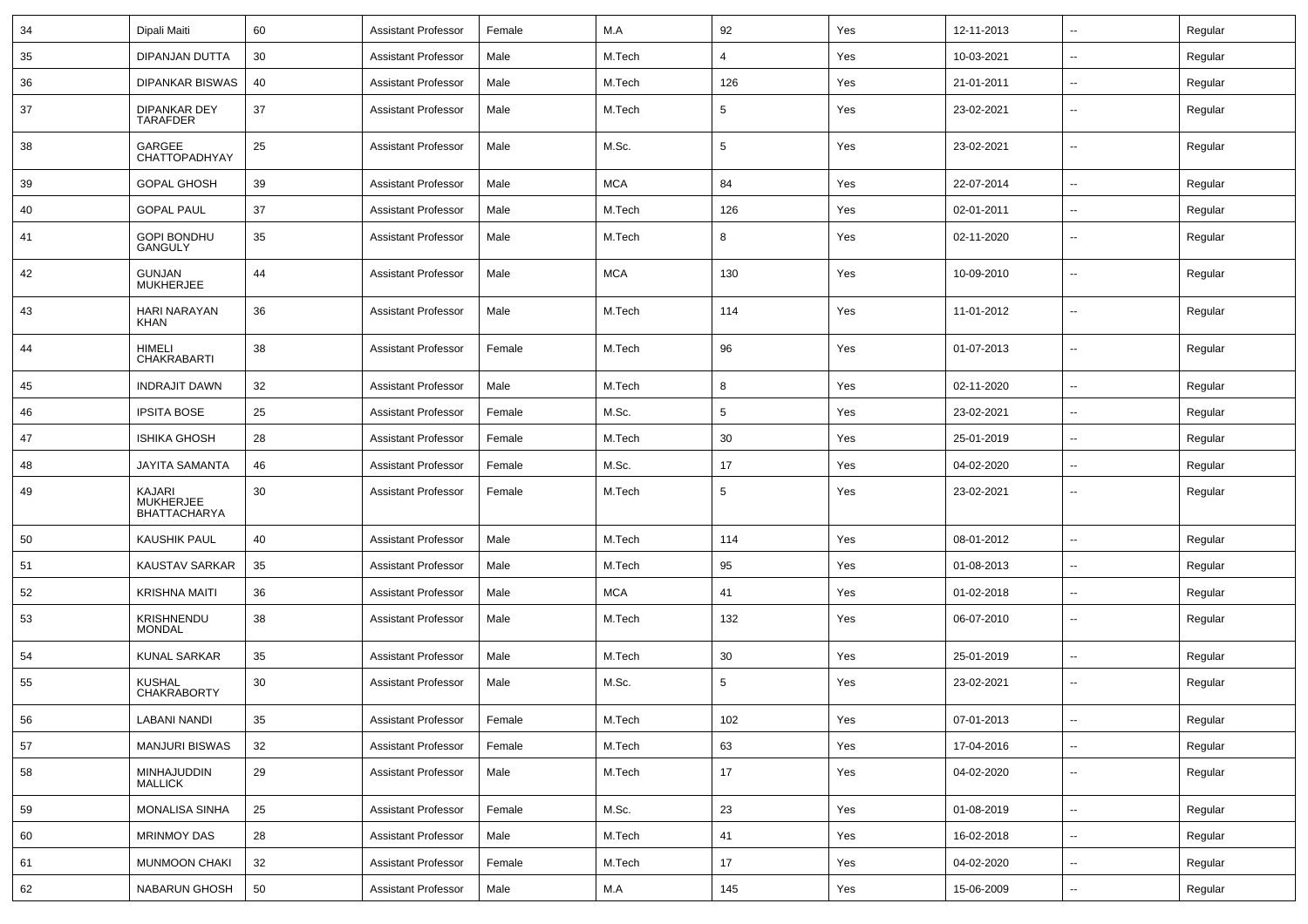| 63 | <b>NIBEDITA</b><br><b>MUKHERJEA</b>                   | 56 | <b>Assistant Professor</b> | Female | Ph.D   | 135             | Yes | 20-04-2010 | $\overline{\phantom{a}}$ | Regular |
|----|-------------------------------------------------------|----|----------------------------|--------|--------|-----------------|-----|------------|--------------------------|---------|
| 64 | <b>NRIPEN PRAMANIK</b>                                | 40 | Associate Professor        | Male   | M.Tech | 131             | Yes | 03-08-2010 | $\sim$                   | Regular |
| 65 | PARAMITA DUTTA                                        | 24 | <b>Assistant Professor</b> | Female | M.Sc.  | $5\phantom{.0}$ | Yes | 23-02-2021 | --                       | Regular |
| 66 | PARIKSHIT PAUL                                        | 38 | <b>Assistant Professor</b> | Male   | M.Tech | 17              | Yes | 22-02-2020 | $\overline{\phantom{a}}$ | Regular |
| 67 | <b>PIYALI PAUL</b>                                    | 33 | <b>Assistant Professor</b> | Female | M.Sc.  | 96              | Yes | 13-07-2013 | --                       | Regular |
| 68 | PRABAL KUMAR<br><b>BASAK</b>                          | 42 | <b>Assistant Professor</b> | Male   | M.Tech | 126             | Yes | 17-01-2011 | --                       | Regular |
| 69 | <b>PRITHAGNI PAUL</b>                                 | 31 | <b>Assistant Professor</b> | Female | M.Tech | 5               | Yes | 23-02-2021 | --                       | Regular |
| 70 | <b>PRODIP</b><br><b>MOZUMDAR</b>                      | 40 | <b>Assistant Professor</b> | Male   | M.Tech | 54              | Yes | 09-01-2017 | $\sim$                   | Regular |
| 71 | PUBALI MITRA<br>PAUL                                  | 35 | <b>Assistant Professor</b> | Female | M.Tech | 17              | Yes | 24-02-2020 | $\overline{\phantom{a}}$ | Regular |
| 72 | <b>PULAK</b><br><b>MAZUMDER</b>                       | 46 | <b>Assistant Professor</b> | Male   | M.Tech | 131             | Yes | 23-08-2010 | $\sim$                   | Regular |
| 73 | PUSPENDU<br><b>CHANDRA</b><br><b>CHANDRA</b>          | 31 | <b>Assistant Professor</b> | Male   | M.Tech | 65              | Yes | 04-02-2016 | $\overline{\phantom{a}}$ | Regular |
| 74 | <b>RAJALAKSHMI</b><br><b>CHANDRA</b><br><b>SEKHAR</b> | 35 | <b>Assistant Professor</b> | Female | M.Tech | 48              | Yes | 19-07-2017 | --                       | Regular |
| 75 | <b>RAJDEEP</b><br>CHAKRAVARTY                         | 44 | <b>Assistant Professor</b> | Male   | Ph.D   | 137             | Yes | 12-02-2010 | --                       | Regular |
| 76 | <b>RAJORSHI</b><br><b>BANDYOPADHYAY</b>               | 49 | <b>Assistant Professor</b> | Male   | Ph.D   | 43              | Yes | 04-12-2017 | --                       | Regular |
| 77 | <b>REEMA ADHIKARY</b>                                 | 26 | <b>Assistant Professor</b> | Female | M.Sc.  | 5               | Yes | 23-02-2021 | --                       | Regular |
| 78 | <b>RIKU BISWAS</b>                                    | 30 | <b>Assistant Professor</b> | Female | M.Tech | 74              | Yes | 04-05-2015 | --                       | Regular |
| 79 | <b>RUPAM KUMAR</b><br><b>CHATTERJEE</b>               | 30 | <b>Assistant Professor</b> | Male   | M.Tech | 3               | Yes | 03-04-2021 | $\sim$                   | Regular |
| 80 | SABYASACHI<br><b>MUKHERJEE</b>                        | 28 | <b>Assistant Professor</b> | Male   | M.Tech | 48              | Yes | 26-07-2017 | $\overline{\phantom{a}}$ | Regular |
| 81 | <b>SAIKAT MONDAL</b>                                  | 37 | <b>Assistant Professor</b> | Male   | M.Tech | 114             | Yes | 11-01-2012 | $\sim$                   | Regular |
| 82 | SANDEEP<br><b>CHAKRABORTY</b>                         | 36 | <b>Assistant Professor</b> | Male   | M.Tech | 119             | Yes | 02-08-2011 | $\overline{\phantom{a}}$ | Regular |
| 83 | SANJIB PAL                                            | 40 | Assistant Professor        | Male   | M.Tech | 125             | Yes | 08-02-2011 | $\overline{\phantom{a}}$ | Regular |
| 84 | SAUMITA DEY                                           | 30 | <b>Assistant Professor</b> | Female | M.Sc.  | 17              | Yes | 11-02-2020 | $\sim$                   | Regular |
| 85 | SAYAK NANDY                                           | 31 | <b>Assistant Professor</b> | Male   | M.Tech | $5\phantom{.0}$ | Yes | 23-02-2021 | --                       | Regular |
| 86 | <b>SAYAN MAJI</b>                                     | 31 | <b>Assistant Professor</b> | Male   | M.Tech | 17              | Yes | 11-02-2020 | $\sim$                   | Regular |
| 87 | SHIVANKAR DAS                                         | 24 | <b>Assistant Professor</b> | Male   | M.Tech | 5               | Yes | 23-02-2021 | $\sim$                   | Regular |
| 88 | SHOUVIK SARKAR                                        | 32 | <b>Assistant Professor</b> | Male   | M.Tech | 48              | Yes | 20-07-2017 | $\sim$                   | Regular |
| 89 | SHREYASI<br>SENGUPTA                                  | 35 | <b>Assistant Professor</b> | Female | M.Tech | 89              | Yes | 25-02-2014 | $\overline{\phantom{a}}$ | Regular |